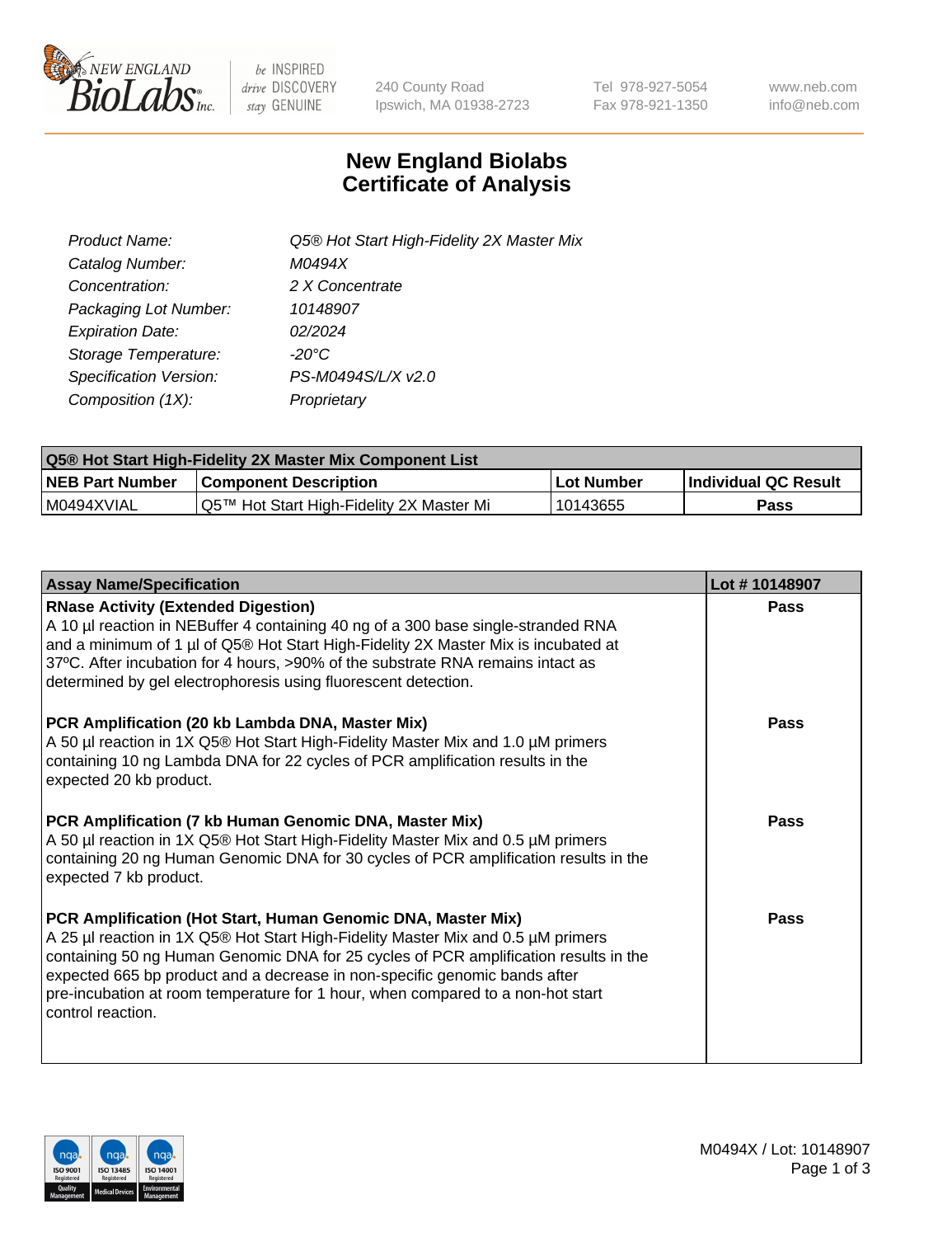

be INSPIRED drive DISCOVERY stay GENUINE

240 County Road Ipswich, MA 01938-2723 Tel 978-927-5054 Fax 978-921-1350

www.neb.com info@neb.com

| <b>Assay Name/Specification</b>                                                                                                                                                                                                                                                                                                                                                                                                    | Lot #10148907 |
|------------------------------------------------------------------------------------------------------------------------------------------------------------------------------------------------------------------------------------------------------------------------------------------------------------------------------------------------------------------------------------------------------------------------------------|---------------|
| <b>Phosphatase Activity (pNPP)</b><br>A 200 µl reaction in 1M Diethanolamine, pH 9.8, 0.5 mM MgCl2 containing 2.5 mM<br>p-Nitrophenyl Phosphate (pNPP) and a minimum of 100 units of Q5® High-Fidelity DNA<br>Polymerase incubated for 4 hours at 37°C yields <0.0001 unit of alkaline phosphatase<br>activity as determined by spectrophotometric analysis.                                                                       | Pass          |
| Non-Specific DNase Activity (16 hour, Buffer)<br>A 50 µl reaction in 1X Q5® Hot Start High-Fidelity Master Mix containing 1 µg of T3<br>or T7 DNA in addition to a reaction containing Lambda-HindIII DNA incubated for 16<br>hours at 37°C results in a DNA pattern free of detectable nuclease degradation as<br>determined by agarose gel electrophoresis.                                                                      | Pass          |
| <b>Protein Purity Assay (SDS-PAGE)</b><br>Q5 <sup>®</sup> High-Fidelity DNA Polymerase is ≥ 95% pure as determined by SDS-PAGE analysis<br>using Coomassie Blue detection.                                                                                                                                                                                                                                                         | Pass          |
| <b>qPCR DNA Contamination (E. coli Genomic)</b><br>A minimum of 2 units of Q5® High-Fidelity DNA Polymerase is screened for the<br>presence of E. coli genomic DNA using SYBR® Green qPCR with primers specific for the<br>E. coli 16S rRNA locus. Results are quantified using a standard curve generated from<br>purified E. coli genomic DNA. The measured level of E. coli genomic DNA<br>contamination is ≤ 1 E. coli genome. | Pass          |
| <b>Endonuclease Activity (Nicking, Polymerase, dNTP)</b><br>A 50 µl reaction in NEBuffer 2 in the presence of 400 µM dNTPs containing 1 µg of<br>supercoiled pUC19 DNA and a minimum of 10 units of Q5® High-Fidelity DNA Polymerase<br>incubated for 4 hours at 37°C results in <10% conversion to the nicked form as<br>determined by agarose gel electrophoresis.                                                               | Pass          |

This product has been tested and shown to be in compliance with all specifications.

One or more products referenced in this document may be covered by a 3rd-party trademark. Please visit <www.neb.com/trademarks>for additional information.